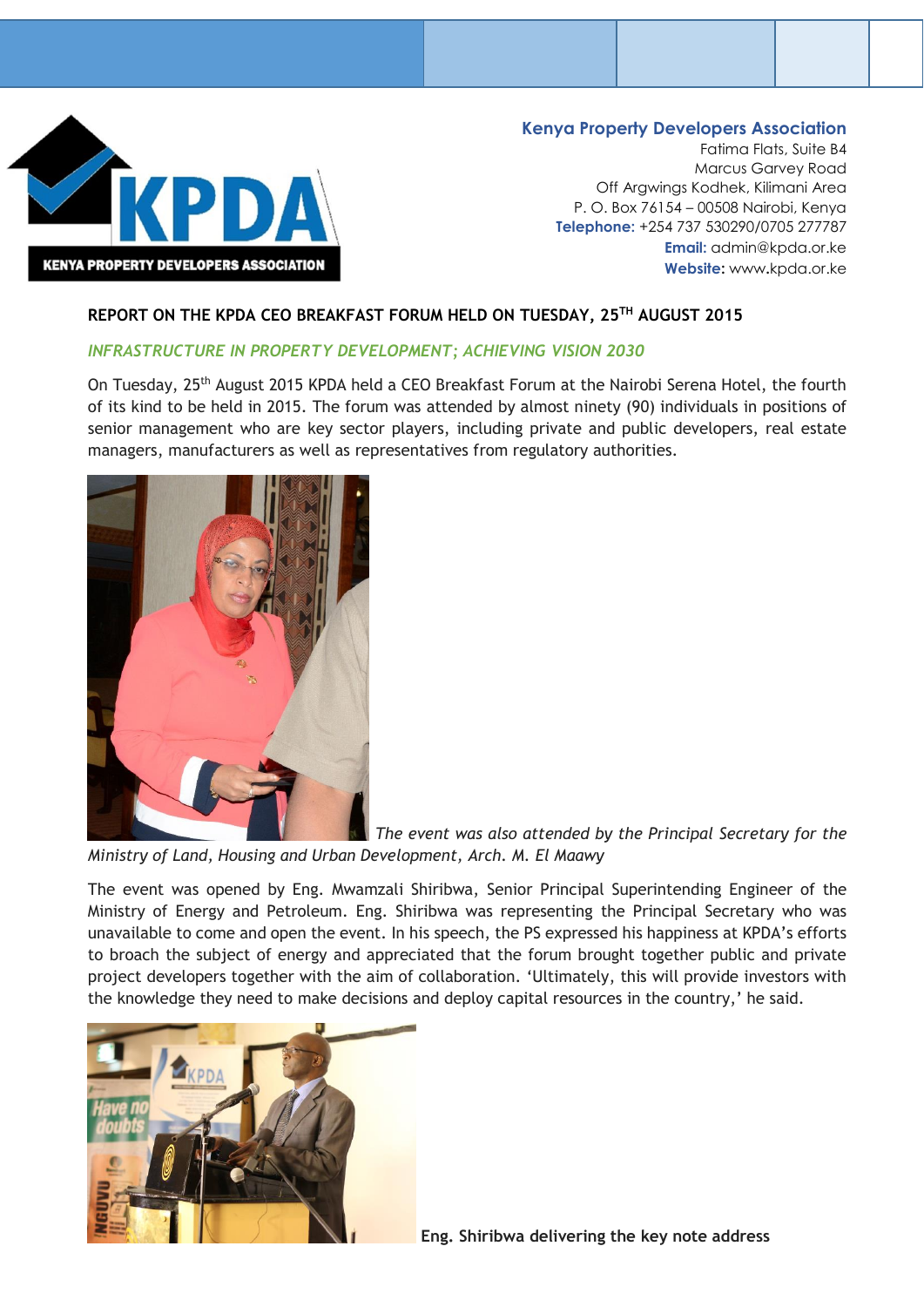#### **THE PANEL**



**Dr. Ben Chumo, Managing Director of the Kenya Power and Lighting** 

**Company Ltd**



**Elizabeth Chege, Chairperson of the Kenya Green Building Society**



**Ruth Maina, Project Manager – Urban Energy Unit of the UN Habitat**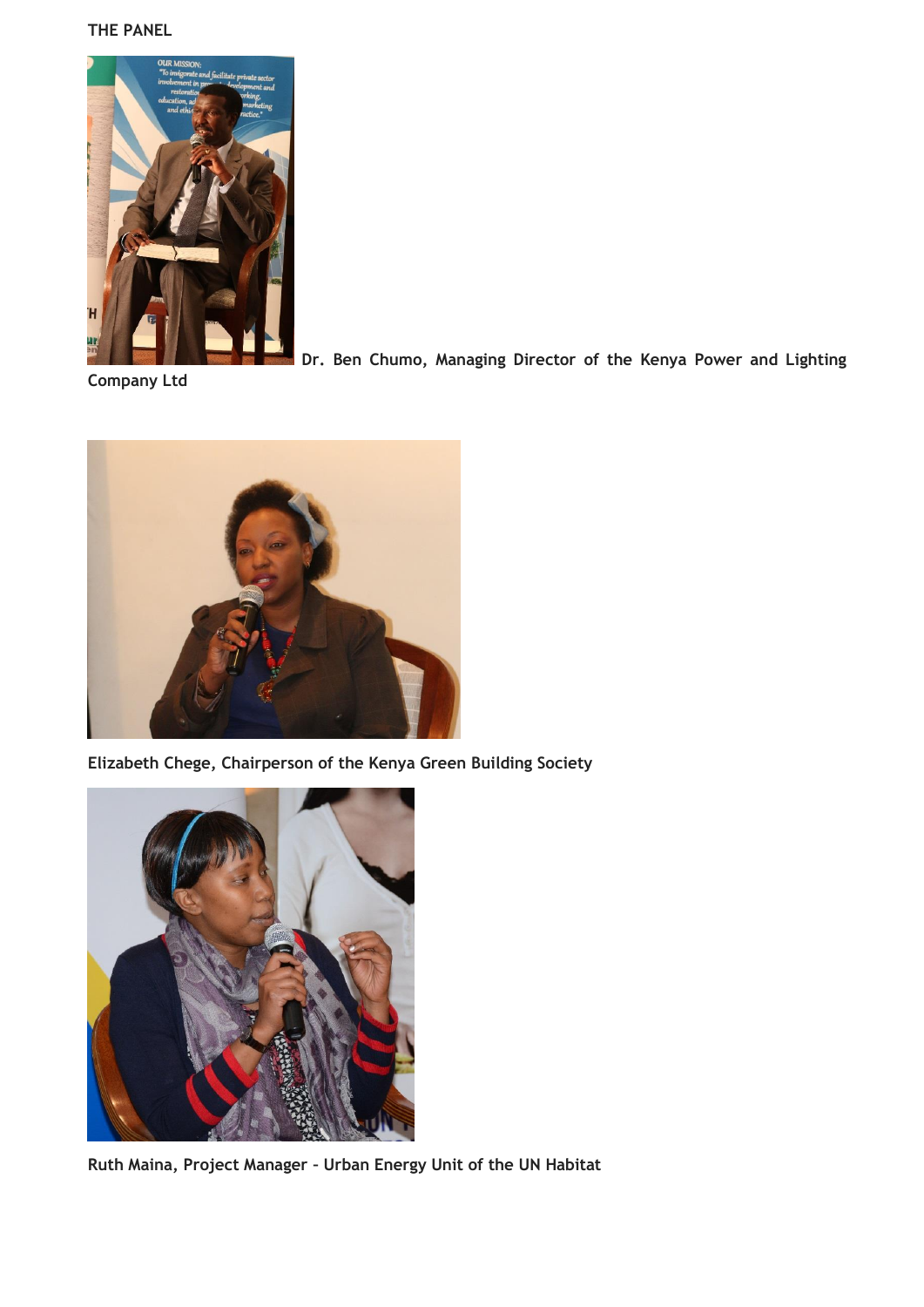## **What All Developers Should Know About Energy Efficiency and Conservation in Buildings**

The Energy Act, 2006 106.(1) states that the owner of a building designated under section 105, shall conserve energy, audit and analyse energy consumption in his building in accordance with the standards, criteria and procedures as prescribed by regulations.

Any person who fails to comply with this provision commits an offence and shall, on conviction, be liable to a fine not exceeding one million shillings, or to a maximum term of imprisonment of one year, or both.

Of particular importance to the developer are the following regulations;

- 1. **The Energy (Solar Water Heating) Regulations 2012 Published On 4th April 2012 As Per The Legal Notice No. 43 Of The Laws Of Kenya** state that, *'An electric power distributor or supplier (KPLC) shall not provide electricity supply to premises where a solar heating system has not been installed in accordance with the Regulations.'*
- **2. The Energy (Energy Management) Regulations, 2012 Published On 4th September 2015 As Per Legal Notice No. 102 Of The Kenya Gazette;**
- **3. All Designated Energy Consuming Facilities Shall Carry Out Energy Audits At Least Once Every Three Years By An Energy Auditor Licensed By ERC;**
- **4. The Energy (Solar Photovoltaic Systems) Regulations, 2012 On The 4th September 2012 As Per Legal Notice No. 103 Of The Kenya Gazette;**
- 5. **Energy Consumption By Buildings, Accounts For About 40% Of Energy Consumption Globally**. Improving energy efficiency in buildings therefore offers great opportunities to reduce emissions and mitigate climate change challenges. Energy – efficient buildings can also deliver multiple benefits on national, sectoral and personal levels, such as improved energy security, employment and social health benefits;
- 6. **The Business Case For Energy Efficiency In Buildings Is Strong And The International Investor And Tenant Base Is Demanding Highly Efficient Buildings**. Pilot projects are happening in other segments of the market, such as the (UN-HABITAT building in Gigiri), but the potential in residential segments is largely untapped;
- 7. **There Is Effectively A Two-Tier Market For Energy-Efficient Buildings**. New building construction for international developers that targets international tenants and investors (a relatively small market) requires energy efficiency and is typically specified with reference to green building rating systems such as Leadership in Energy and Environment Design (LEED);
- 8. On the other hand, the market targeting local private tenants and owners/investors is driven by the mentality of lowering the cost of construction with no interest in energy efficiency. As a result, energy efficiency has not been a high priority for building owners, developers and other players in the local market.

# **Will Kenya Continue to Lag in Comparison to Other Countries on this Front?**

The following barriers hinder energy efficiency in buildings;

- Lack of awareness and leadership;
- Lack of knowledge and skills;
- Lack of support for long-term policy;
- Lack of multi-stakeholder engagement;

Decisions made during the concept definition, design and construction phases have a major influence on the impact of a building during its use. They however tend to be made without considering lifetime impacts or costs since these are often not seen as the responsibility of the property developer.

Greater cooperation or integration would establish energy efficient design principles, constructability principles, incentives and benefits at the outset, clarify the roles and responsibilities of multiple stakeholders while achieving the overall project objectives.

Integrated intervention at an early stage can also improve building performance cost-effectively. Interventions that occur later in the building delivery process generally result in higher costs due to the effects on other elements of the process, and may not result in optimum building performance.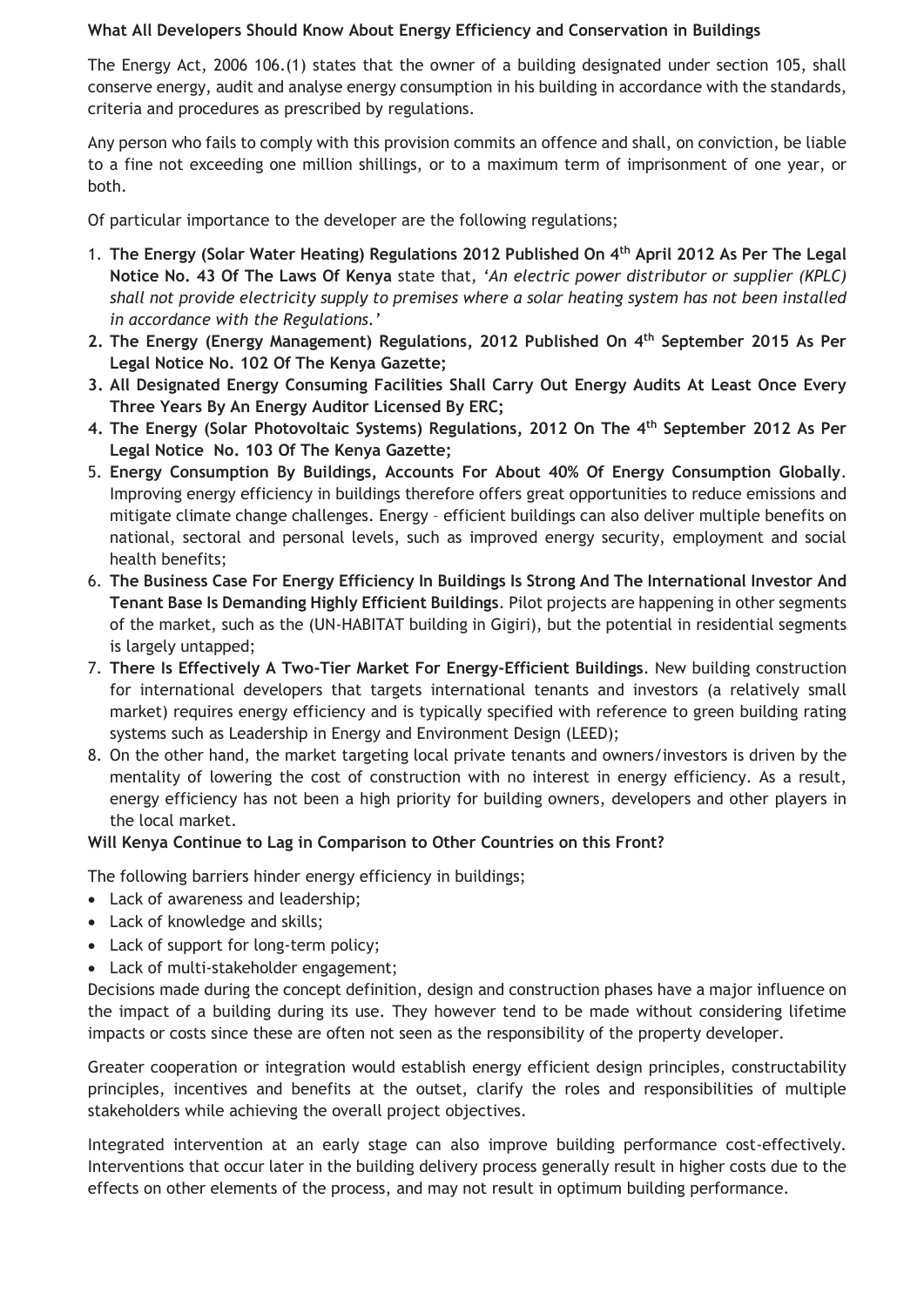## **WAY FORWARD**

## **What is the Role of KPDA in Providing for Energy-Efficient Buildings?**

- 1. Create an understanding of both the challenges and opportunities within the property development sector;
- 2. Actively participate in delivering a roadmap for market transformation to improve energy efficiency buildings in Kenya;
- 3. Unlock financially viable energy efficiency investments that today are not being realized because of mostly "non-technical" barriers; e.g., lack of awareness and capacity, financial constraints, lack of policy and regulatory signals, and key stakeholders' conflicts of interest, which block many market players from acting;
- 4. Encourage KPDA members to participate in the Energy Management Awards organized by the Kenya Association of Manufacturers under the Sustainable Building Team of the Year/ Green Buildings category;
- 5. Encourage KPDA members to ensure that only efficient technologies are specified in developments and thus prevent dumping of obsolete technologies imported into the country.

#### **The Good News for Developers**

KPLC Managing Director, Dr. Ben Chumo assured consumers that power bills will ease in coming months as the power distributor reverts to regular sources of energy. He said that the move will reverse the rise in electricity bills witnessed recently. While acknowledging the increase in the July 2015 power bills, Dr. Chumo said this was due to the purchase of the more expensive thermal power to plug a gap he says, was created with the closure of some geothermal plants for maintenance.

'I think that lack of proper communication regarding the matter may have made some people feel that power bills will continue going up. However, let me assure you that power costs will continue to come down as regular sources are used again,' said Dr. Chumo. He also encouraged partnership between developers and KPLC to ensure that power connection is done in time. He said if KPLC are called upon to participate in ground-breaking development ceremonies that would ease the procedures of power connection.

*We would like to express our sincerest thanks to all who attended this forum; the speakers, panelists, the guests as well as our lovely MC, Anne Muchiri. Together we had a very successful forum!*

## **Special Thanks to All Our Events Sponsors**





Part of you. From the start

**Bamburi Cement Ltd**